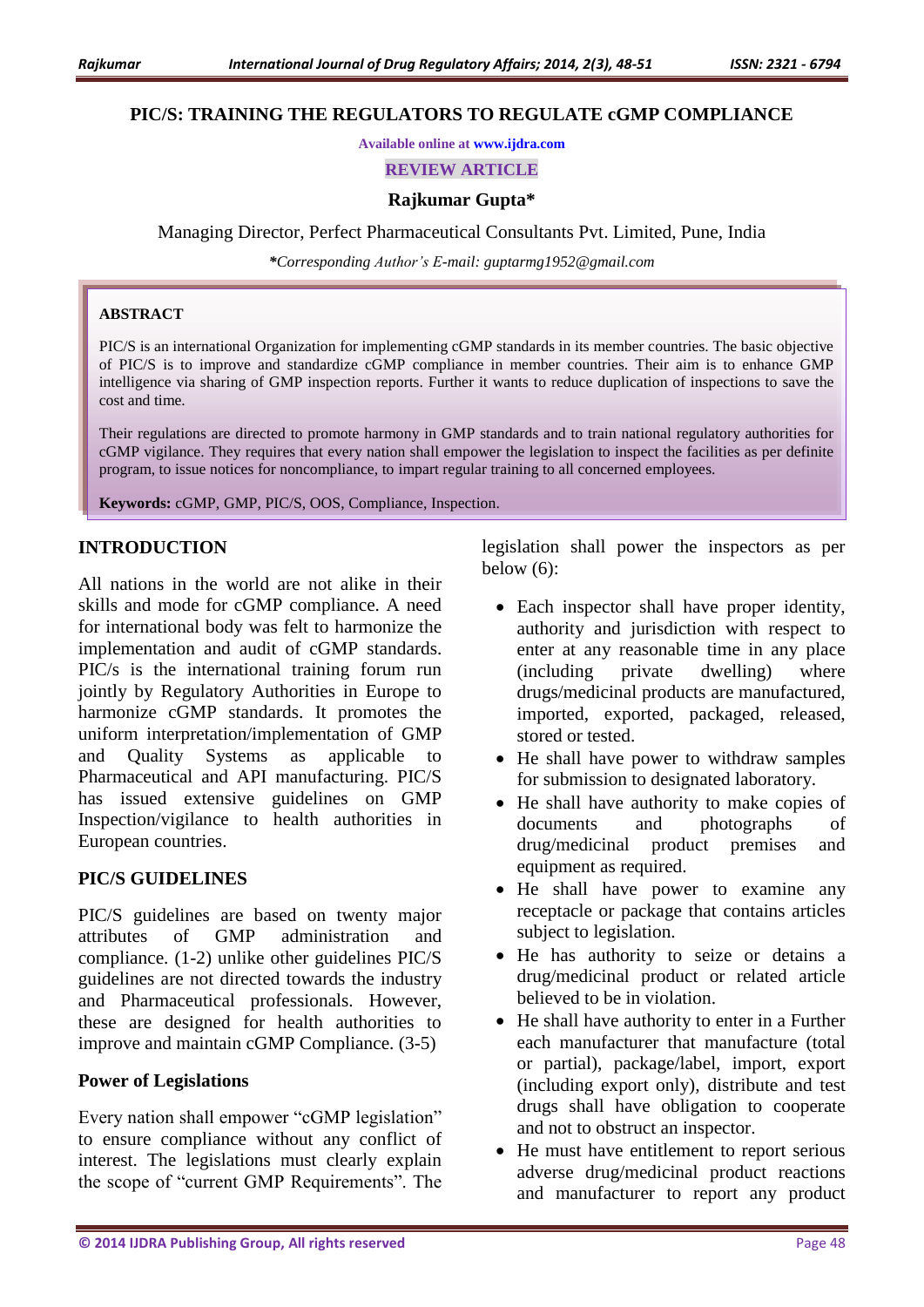defect to notify a competent regulatory authority.

- He can order recall and hold manufacturing authorizations.
- He shall have power to notify the regulatory authority of significant changes or of conditions which can affect the quality, safety or efficacy of a drug/medicinal product.
- He shall hold authority to record the manufacturing activities.
- He can order to stop sale and processing of drugs/medicinal products under unsanitary conditions leading to adulteration.
- $\bullet$  He can advise prosecution and / or penalties upon conviction.
- He can examine any product design for local distribution or for exports.
- He has authority to check conflict of interest for cGMP compliance by management.

# **Directives and Policies**

Each nation must have well structured body and SOPs to implement cGMP. The SOPs shall include the followings:

- 1. Procedure for designating inspectors
- 2. Procedures for enforcement of cGMP
- 3. Code of conduct/ Code of ethics for regulatory inspections
- 4. Procedures for Training the Inspectors
- 5. Policies for Alert/crisis management

# **GMP standards**

Each nation must have adequate GMP standards with special attention on "Process validation" in detail. The Scope of GMP for different categories of the products shall be distinctly provided.

# **The Qualifications and Training of Inspectors**

Each nation shall decide on minimum qualifications, duties and training requirements for GMP inspection staff. The regulations shall define the necessary Training programme and mechanism to evaluate the effectiveness of trainings executed. There shall be a mechanism to assure effectiveness of training programme.

## **Inspection Procedures**

Each country shall have well defined Inspection strategy. It must establish plans that describe the duties and responsibilities of the inspecting staff, objectives for inspection, and resources applied to fulfill the audits. Typically, each nation shall have SOPs for:

- Pre-inspection preparation
- Format and content of inspection
- Inspection procedures
- Post-inspection activities
- Storage of inspection reports

# **Inspection Performance Standards**

Each country must have performance standards for GMP Inspections. The same shall include the followings:

- Suitability of operating staff, machines and raw materials for manufacturing drug products.
- Integrity and completeness of SOP and records.
- Integrity of all machines, analytical methods, manufacturing procedures through validation studies.
- Integrity of manufacturing areas with respect to sanitation, hygiene, design, temperature, humidity, air changes and access control.
- Integrity of critical systems such as Water Systems and AHY systems.
- Data integrity aspects
- Integrity of critical procedures such as OOS, Deviation Control, Change Control, Recall Procedures.
- Integrity and storage system for data generated during production, storage, quality control of the drug products.

# **Enforcement Powers, Procedures and Policies**

The regulatory authority in each country shall have adequate powers for the following administrative actions:

- To issue notifications against violations of cGMP.
- To respond to the appeals raised by the affected parties.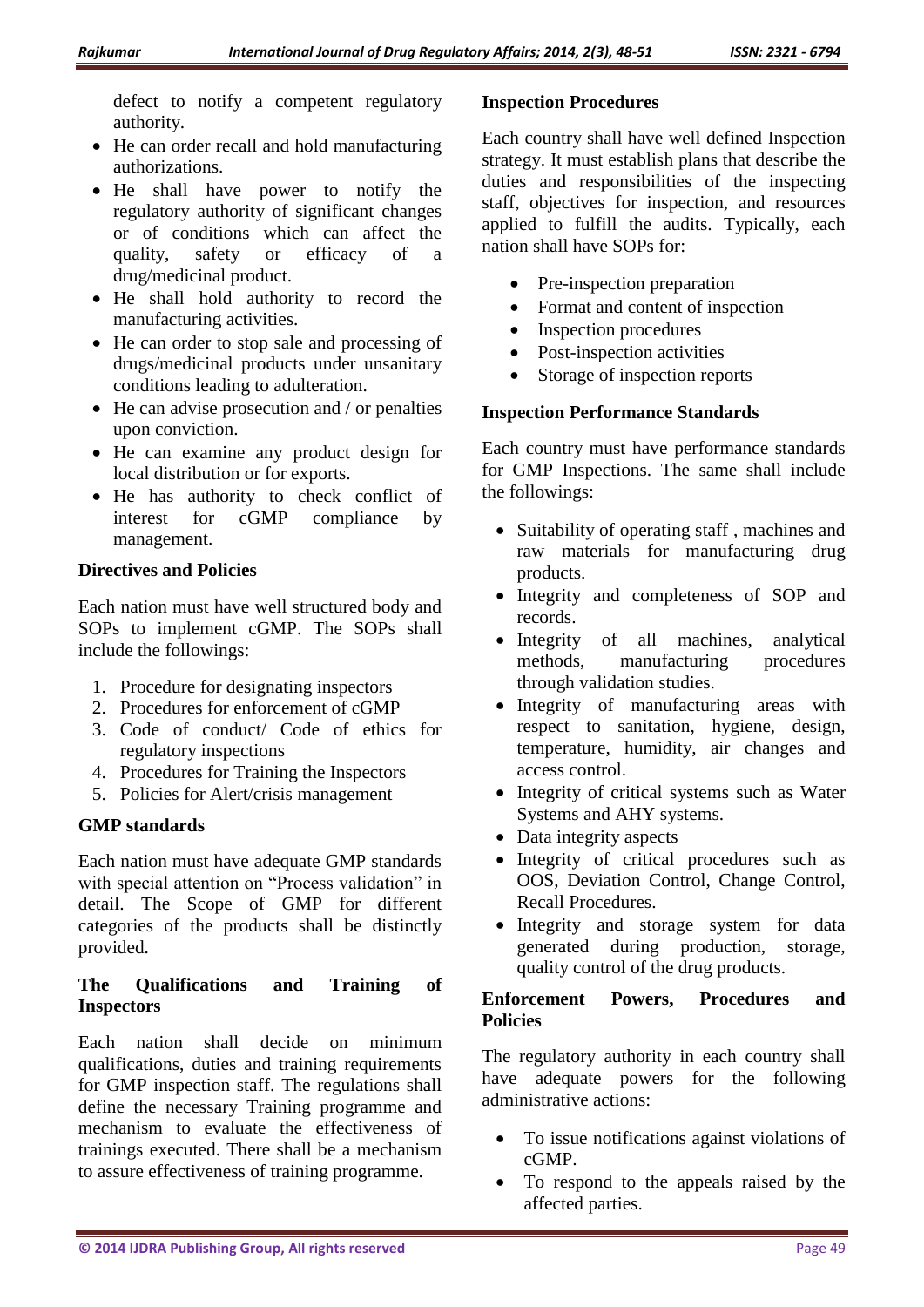- To penalize the defaulters.
- To refuse the review for deficient applications.
- To suspend/cancel the licenses of habitual defaulters.

## **Guidelines for evaluating alert and crisis management systems for Inspectors**

Each regulatory authority must train her inspectorate to evaluate and manage crisis in drug manufacturing and distribution. The inspectorates must have sufficient knowledge and experience to issue alerts and to prompt recall of the faulty products.

### **cGMP assessing capability**

Each authority shall have experienced staff and facilities to assess the quality of the drug products and validating the analytical procedures.

#### **Surveillance Programme evaluations**

Each authority shall have trained staff for sampling of the drug products for verification of the quality and recall monitoring. In addition there shall be a system to register and investigate consumer complaints**.** The adverse reaction/drug defects reporting system/ procedures shall be also part of surveillance program.

### **Guidelines for evaluating Quality Management System**

Each country shall have pre-inspection program to evaluate the GMP compliance history, critical activities and type(s) of dosage forms manufactured at the site.

# **Guidelines for conducting Pre-Inspections**

Each regulatory authority shall draw detailed scope for pre-inspection activities.

The inspection plan shall be based on the company's GMP compliance history, critical activities and type(s) of dosage forms manufactured.

# **Format and content of Inspection Reports**

Each country shall ensure that:

- The precise format for inspection and detailing inspection reports is available.
- The observations are factual and are based on proper interpretation of applicable legislation.
- The observations are classified/ categorized according to risk.
- The overall compliance rating is determined based on the inspection findings.
- The inspection reports are prepared and submitted to the higher authorities.

### **Inspection Methodology**

Each health authority shall ensure that there is well defined SOP for conducting inspections.

The SOP must details the requirements for conducting inspections.

The inspections must include assessment of critical stages and parameters of manufacturing processes and Validation.

The inspections must design the inspection plan based on the compliance history and type of the products manufactured at the site.

# **Post-Inspection activities**

There shall be a procedure for reviewing postinspection report and issuing compliance notification appropriately

#### **Storage of Inspection Data**

Each health authority shall have policy/procedure for the storage of inspection data in a secure and controlled manner.

# **Performance Standards**

Each health authority shall establish Inspection performance standards.

# **Enforcement Powers and Procedures**

Each health authority shall maintain a list of valid and suspended authorizations. Further, there shall be written procedures for issuing notice for violations of cGMP Norms/ Recall of defective products/ Suspension of manufacturing authorization (or equivalent) and related GMP certificate / Seizure of fraudulent/falsified products/ Prosecution of defaulters.